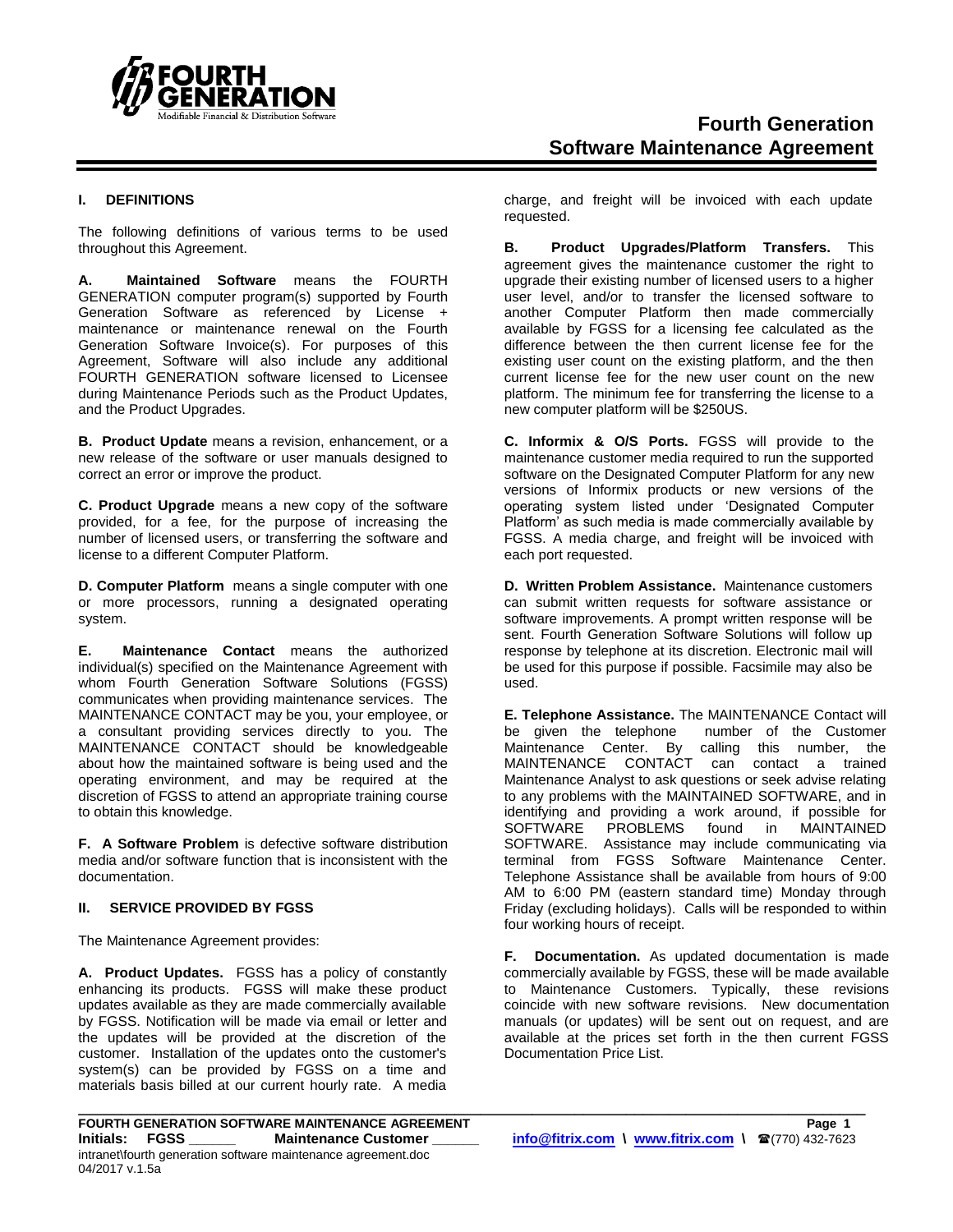**G. Training (Not Included)** This Maintenance Agreement is provided to enable the Maintenance Customer to maintain a current, fully functioning version of the latest Fourth Generation software available. The Agreement does NOT provide for product training. All product training services provided by FGSS will be billed at our current prevailing rates for these services. FGSS reserves the right to refuse written problem(s) (II.D.) and telephone assistance (II.E.) to any maintenance contact who has not successfully attended an appropriate training course for the product or module in question.

#### **III. LIMITATIONS OF SOFTWARE MAINTENANCE AGREEMENT**

**A. Maintained Software Versions.** FGSS will provide maintenance for only the current versions of the FOURTH GENERATION Software packages, and will maintain the previous versions for a period of 12 months following the announcement of the new version.

#### **B. The Following are Not Covered Under This Agreement:**

1. Altered or modified software.

2. Consulting services, including applications design or recommendations, recovery of lost data, or any customer purchase recommendations.

3. Problems created by your negligence or fault.

4. Software problems that do not significantly impair or affect the operation of maintained software.

5. Software problems resulting from hardware malfunction.

6. Maintained software used on a computer system other than that specified by FGSS to be technically accepted.

7. Maintenance of software not sold by FGSS or software sold by FGSS that is not covered under this Maintenance Agreement.

8. Accounting principle, theory, or practice.

9. Software used on a computer system other than specified by Licensee on the Maintenance Agreement Registration form.

10. Software not licensed by FGSS, under the Software Agreement or this Agreement.

11. Training on the use or benefits of the software.

12. Installation of Software Updates, Patches, or Bug Fixes on the Maintenance Customer's computer system. Installation services are available, and will be billed at the current prevailing rate.

## **IV. CUSTOMER RESPONSIBILITIES.**

Licensee agrees to limit use of Maintenance to occasions when the Software fails to function as described in the Documentation. Licensee agrees to furnish descriptions of Software Problems in the form requested by FGSS' Maintenance staff. Licensee also agrees to assist FGSS' efforts to duplicate the Software Problem.

## **V. LICENSEE AGREEMENT.**

All PRODUCT UPDATES, user manuals, media and services provided thereunder are subject to all terms and conditions of the executed License Agreement between MAINTENANCE CUSTOMER and FGSS including but not limited to the LIMITED WARRANTY contained therein.

## **VI. EXTRAORDINARY CIRCUMSTANCES.**

FGSS shall not be responsible for failure to fulfill, or delay in fulfilling its obligations under this Agreement due to causes beyond its control.

#### **VII. TERMS AND TERMINATION OF AGREEMENT.**

This AGREEMENT will go into effect on the date that the fully executed AGREEMENT is received by FGSS or on the date payment for the contract is received by FGSS, whichever is later. This Agreement will remain in effect for the period of one (1) year from the effective date of this Agreement and will be automatically renewed for successive one year renewal terms, unless terminated by either party by reason of and upon any violation of the terms and condition herein. FGSS may terminate this Agreement if you default on any payment due to FGSS thereunder.

#### **VIII. MISCELLANEOUS.**

**\_\_\_\_\_\_\_\_\_\_\_\_\_\_\_\_\_\_\_\_\_\_\_\_\_\_\_\_\_\_\_\_\_\_\_\_\_\_\_\_\_\_\_\_\_\_\_\_\_\_\_\_\_\_\_\_\_\_\_\_\_\_\_\_\_\_\_\_\_\_\_\_\_\_\_\_\_\_\_\_\_\_\_\_\_\_\_\_\_\_\_\_**

You may not assign this Agreement to any third party without written consent of an officer of FGSS. This Agreement and the Software License Agreement will be the only agreements between the customer and FGSS in respect to maintenance of the MAINTAINED SOFTWARE. This Agreement cannot be modified or amended unless an officer of FGSS executes a written amendment or modification. This Agreement supersedes all prior Agreements, written or oral, relating to the maintenance the MAINTAINED SOFTWARE. The laws of Georgia shall govern the validity of these Agreements, the construction of their terms and the interpretation of the rights bad duties of the parties. If any legal action is brought by either party to these Agreements regarding their subject matter, the prevailing party shall be entitled to recover, in addition to any other relief, reasonable attorney's fees and costs.

FGSS shall pay for outbound telecommunications services and other costs associated with Maintenance, except that FGSS reserves the right to charge Licensee for shipping, handling, media or documentation expenses in connection with Maintenance provided thereunder.